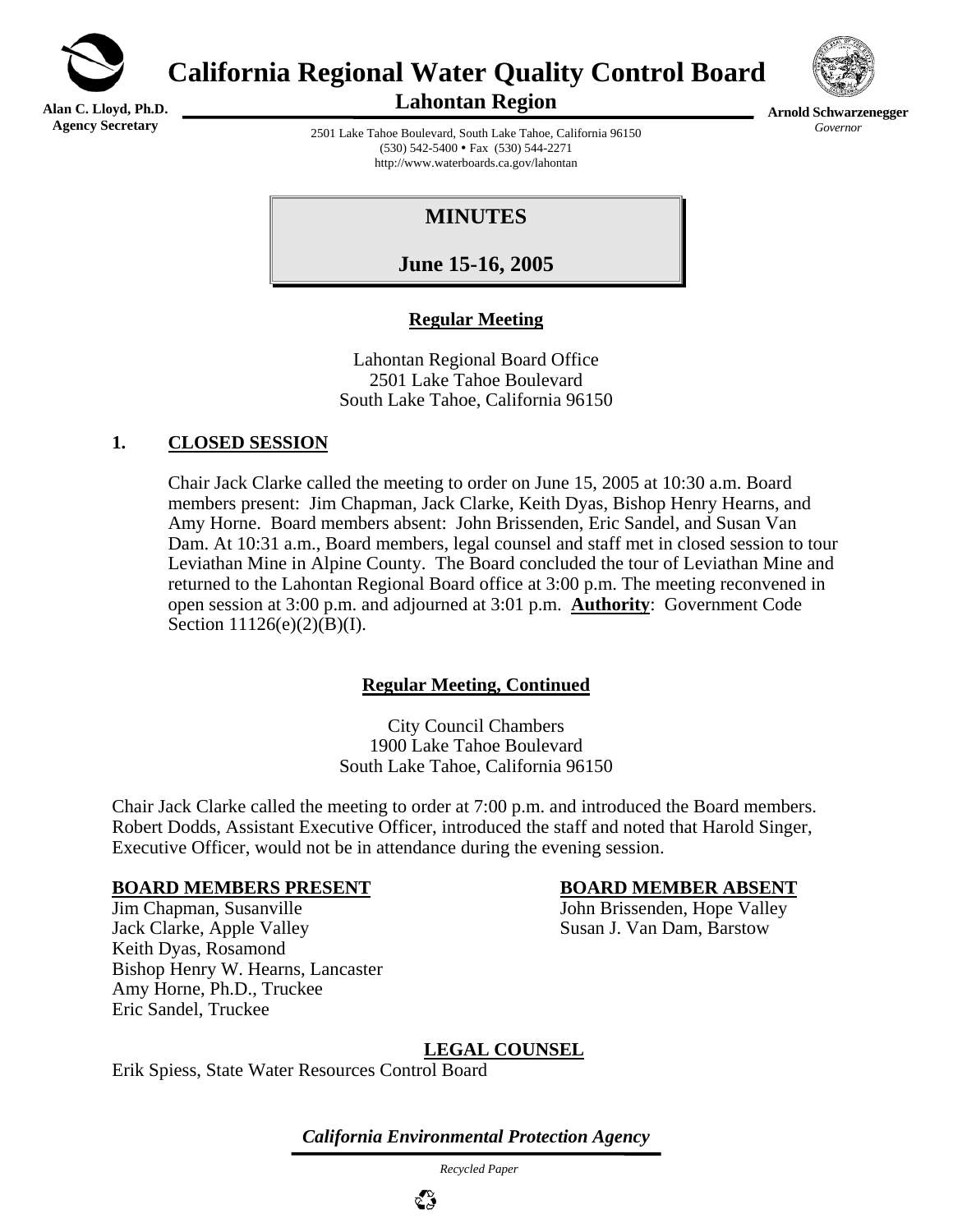## **STAFF PRESENT**

Harold Singer, Executive Officer (Thursday only) Laurie Applegate, Executive Assistant Robert S. Dodds, Assistant Executive Officer Danelle Davidson, Office Technician Chuck Curtis, Supervising WRCE Mary Fiore-Wagner, Environmental Scientist Lauri Kemper, Supervising WRCE Martin Goldberg, Environmental Scientist Richard Booth, Senior Engineering Geologist Robert Larsen, Environmental Scientist Alan Miller, Senior WRCE Carolyn Robbins, Office Assistant Doug Smith, Senior Engineering Geologist Eric Shay, Office Technician Chris Stetler, Senior WRCE Robert Tucker, WRCE

Scott Ferguson, Senior WRCE Kathleen Minsky, Acting Administrative Officer

## **ADDRESSING THE BOARD**

Paquita Bath, Sierra Business Council John Friedrick, League to Save Lake Tahoe and Sierra Watch Carl Gustafson Michael Hogan, Integrated Environmental Restoration Services John Loomis, Northstar-at-Tahoe Karl Morthole, Allied Washoe Ron Parr, Lanny Winberry and Lori A. Carpenter, representing DMB Highlands Group Pam Rocca Gary Thomas Lisa Wallace, Truckee River Watershed Council

# **2. PUBLIC FORUM**

- Pam Rocca, Squaw Valley resident, expressed concern regarding over pumping and over development in Squaw Valley. She noted wells located in creek beds or next to creeks are going dry.
- Carl Gustafson, Squaw Valley resident, presented to the Board and read into the record a handout entitled "Squaw Creek Excessive Depletion of Instream Flow Especially During the Drought Years." Mr. Gustafson voiced concern regarding the quality and quantity of water and the fishery in Squaw Creek and asked the Regional Board to file a complaint with the State Water Board's Division of Water Rights.

Robert Dodds, Assistant Executive Officer, noted the Regional Board's limited authority with regard to water rights issues. Following discussion, Board members asked staff to contact the Department of Fish and Game and the State Water Board's Division of Water Rights to investigate the options available and advise Mr. Gustafson of those options.

 Lisa Wallace, Truckee River Watershed Council (Council), noted that the Council is sponsoring a Stewardship Day at Squaw Creek on Saturday, June 25. Ms. Wallace invited Board members to participate if available. She handed out a flyer produced by the Council and the Sagehen Creek Field Station staff with a

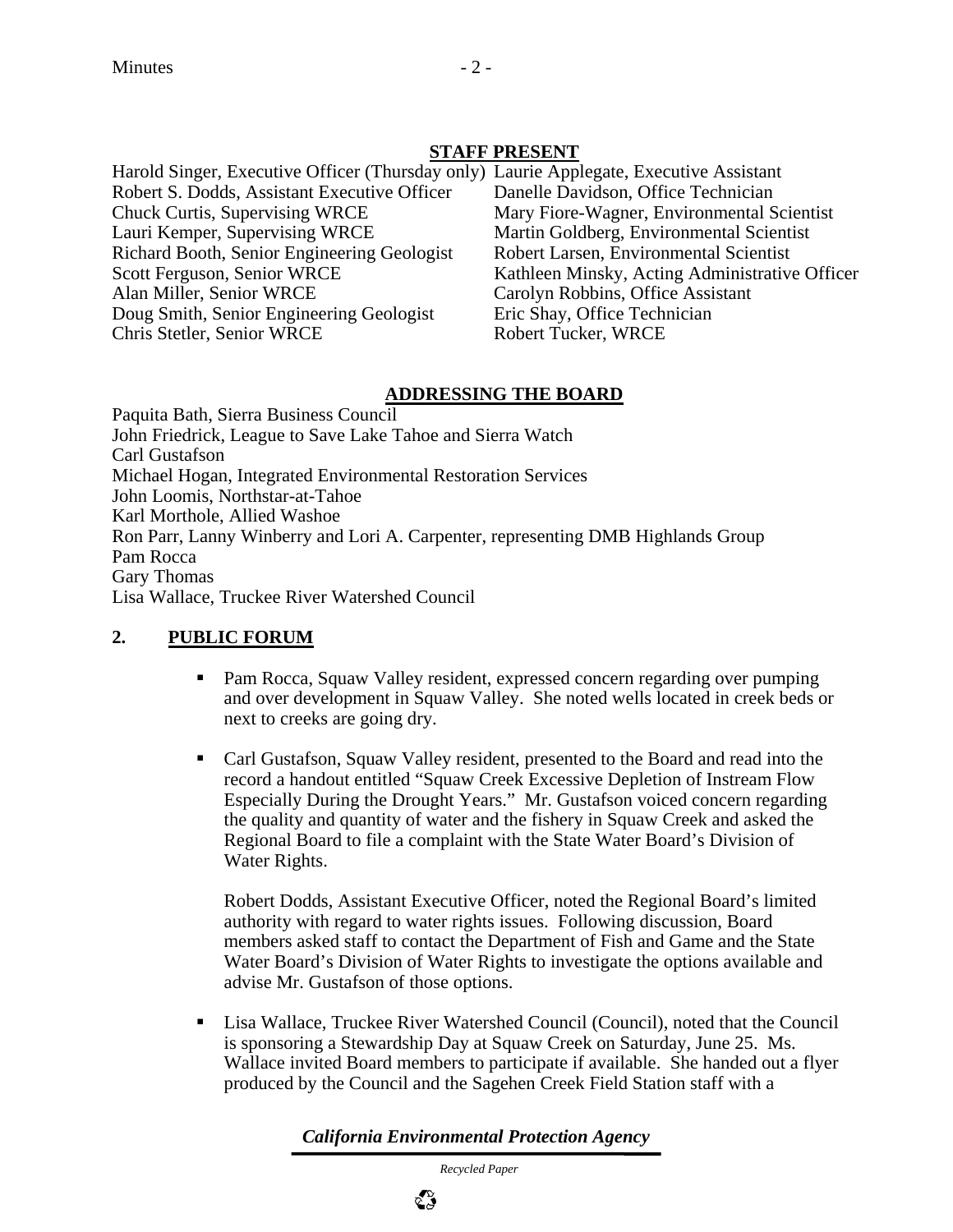schedule of presentations to be held in June, July and August covering subjects related to water quality and watershed health.

## **OTHER BUSINESS**

#### **3. Minutes of the Regular Meeting of April 13 and 14, 2005 in Lancaster, California**

• **Motion:** Moved by Mr. Dyas, seconded by Bishop Hearns and **unanimously carried** to adopt the April 13 and 14, 2005 minutes as proposed. Note: Mr. Chapman abstained.

## **4. ADOPTION OF UNCONTESTED CALENDAR**

Items 5 and 6 were considered on the uncontested calendar.

• **Motion:** Moved by Dr. Horne, seconded by Bishop Hearns and **unanimously carried** to adopt Items 5 and 6 on the uncontested calendar. Note: Mr. Sandel abstained from voting on Item 6.

## **UPDATED NPDES PERMIT AND WASTE DISCHARGE REQUIREMENTS**

**5. Industrial Stormwater National Pollutant Discharge Elimination System Permit (NPDES) and General Waste Discharge Requirements for Discharges of Stormwater Runoff Associated with Marinas and Maintenance Dredging at Marinas in the Lake Tahoe Hydrologic Unit (NPDES No. CAG616003)(Board Order No. 6-00-36), El Dorado and Placer Counties** 

(See Item 4 for Board action.)

#### **ENFORCEMENT ACTION**

#### **6. Administrative Civil Liability Complaint Settlement – North Tahoe Public Utility District**

(See Item 4 for Board action.)

#### **OTHER BUSINESS**

#### **7. Request by Gary Thomas that the Regional Board Require Allied Washoe to Pay for a City Water Connection to the Thomas Property**

Richard Booth presented the staff report and answered questions from the Board. Mr. Booth asked the Board to adopt the Resolution denying Mr. Thomas' request.

Addressing the Board: Gary Thomas; Karl Morthole, representing Allied Washoe.

• **Motion:** Moved by Mr. Chapman and seconded by Bishop Hearns to adopt the Resolution denying Mr. Thomas' request. Following discussion by the Board, the motion **unanimously carried.**

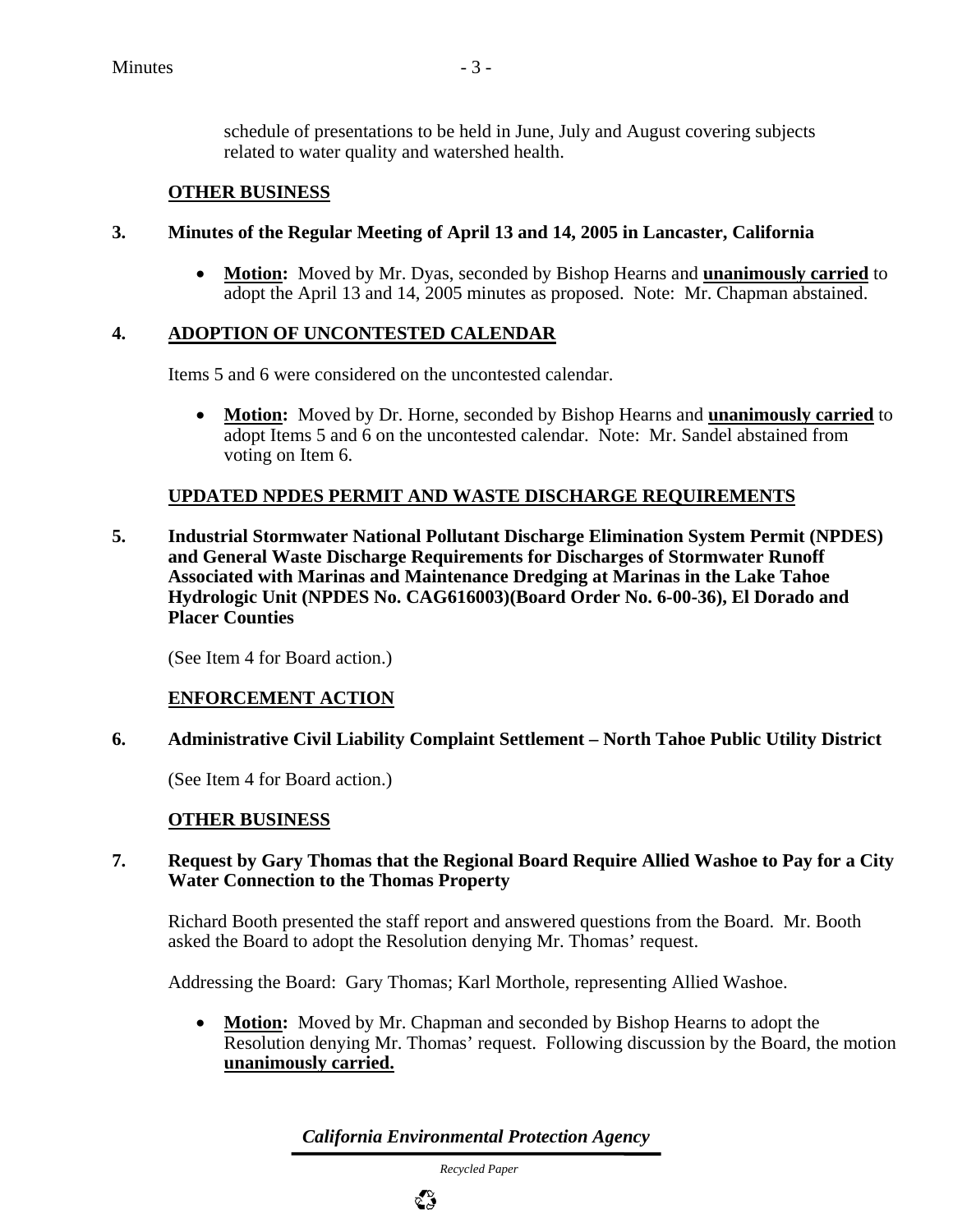## **8. Presentation on California Alpine Resort Environmental Cooperative Sediment Source Control Handbook**

Martin Goldberg gave the staff presentation and answered questions from the Board.

Addressing the Board: Paquita Bath, Vice President, Sierra Business Council; John Loomis, Director of Operations, Northstar-at-Tahoe; Michael Hogan, Integrated Environmental Restoration Services.

# **STATUS REPORT**

**10. Update on Pathway 2007 – An Interagency and Collaborative Public Process to Complete the Lake Tahoe TMDL, Update the Tahoe Regional Planning Agency's Regional Plan, and Update the Lake Tahoe Basin Management Unit's Land Management Plan** 

Lauri Kemper gave an update regarding Pathway 2007 and answered questions from the Board.

# **OTHER BUSINESS**

## **9. Executive Officer's Report**

Harold Singer was not present during the discussion of the Executive Officer's Report. Robert Dodds, Assistant Executive Officer, answered questions regarding Items 3, 4, 11 and 12 of the written report.

The evening session adjourned at 9:15 p.m.

# **Regular Meeting, Continued 8:30 a.m., June 16, 2005**

Chair Jack Clarke called the meeting to order at 8:30 a.m. Board members present: Jim Chapman, Keith Dyas, Bishop Henry Hearns, Amy Horne, Ph.D., and Eric Sandel. Board members absent: John Brissenden and Susan Van Dam.

## **OTHER BUSINESS**

#### **11. DMB Highlands Group, LLC; Siller Ranch Development, Exemption to a Waste Discharge Prohibition Contained in the Water Quality Control Plan for the Lahontan Region, Placer County.**

Scott Ferguson gave the staff presentation, discussed late revisions to the Resolution and answered questions from the Board. Mr. Ferguson recommended the Board adopt the Resolution with the late revisions.

Erick Spiess, legal counsel to the Board, discussed the Board's responsibilities under the California Environmental Quality Act and answered questions from the Board.